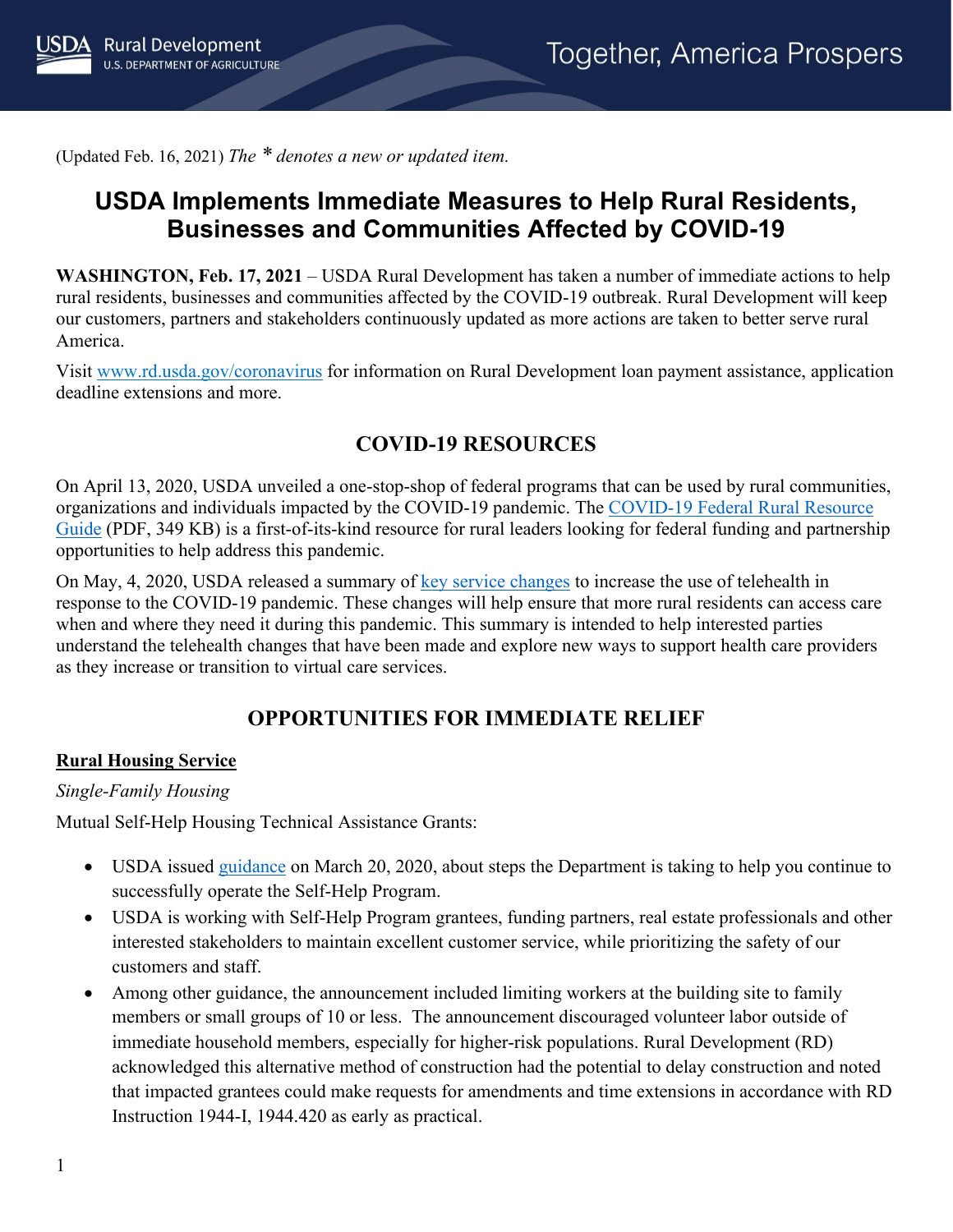- Self-Help grantees seeking amendments, time extensions, and refunding will be evaluated on a case-bycase basis on factors such as Lower Rates of Production, Equivalent Units (EUs) and Technical Assistance (TA) cost per EU. Grantee organizations must work with their regional Technical and Management Assistance (T&MA) Contractors to develop realistic extension requests and applications for refunding. The T&MA Contractors are aware of the potential for needed flexibilities and are ready to assist in any way they can. Please contact Rural Development and Regional Technical and Management Assistance contractor staffs so that we may offer additional assistance.
- For organizations utilizing Self-Help Opportunity Program (SHOP) funds, the following information was provided by HUD in a letter dated May 5, 2020: *"In terms of program policy guidance, the Office of Rural Housing and Economic Development staff will work with grantees to offer flexibility on some reporting requirements as well as provide program/project extensions based on the individual grantee's request relating to specific grant activities, in accordance with the terms of each executed grant agreement. HUD's decisions will be made on a case-by-case basis as a result of the merits of the individual grantee's request and the grant agreement terms."*
- Furthermore, HUD published the FY2020 SHOP NOFA on Grants.gov on June 18, 2020 with an application deadline of August 18, 2020.

Single Family Housing Direct Loan and Guarantee Programs:

\* Effective Feb. 16, 2021, with the exception of vacant or abandoned dwellings, foreclosures and related evictions for borrowers with USDA single family housing direct and guaranteed loans are suspended through June 30, 2021.

- **\* Foreclosure Moratorium Extension:** The actions announced today make it possible for the foreclosure and eviction moratorium announced by USDA, Single Family Housing Direct Loan Program (SFHDLP) and the Single Family Housing Guaranteed Loan Program (SFHGLP) on January 20, 2021, to be extended until June 30, 2021. The moratorium does not apply in cases where USDA or the servicing lender has documented the property is vacant or abandoned.
- **\* Forbearance Requirements:** Lenders may continue to provide impacted borrowers relief by offering forbearance of the borrower guaranteed loan payment for up to 180 days. In addition, the initial forbearance period may be extended up to an additional 180 days at the borrower's request. Lenders may approve the initial 180-day COVID-19 Forbearance no later than June 30, 2021. SFHGLP borrowers that received a COVID-19 forbearance prior to June 30, 2020 may be granted up to two additional three-month payment forbearances. Lenders should outline potential solutions that may be available at the end of the forbearance period and explain to borrowers that a lump sum payment of the arrearage will not be required.
- \* During the forbearance options outlined above, no accrual of fees, penalties or interest may be charged to the borrower beyond the amounts calculated as if the borrower had made all contractual payments in a timely fashion.
- **\* Post Forbearance Options:** Upon completion of the forbearance, the lender shall work with the borrower to determine if they can resume making regular payments and, if so, either offer an affordable repayment plan or term extension to defer any missed payments to the end of the loan. If the borrower is unable to resume making regular payments, the lender should evaluate the borrower for special relief measures which includes Term Extensions, Capitalization and Term Extensions, and a Mortgage Recovery Advance.

Direct Loan questions should be directed to USDA's Customer Service Center at 800-414-1226. Regular hours are from 7 a.m. to 5 p.m. Monday through Friday Central Time (CT).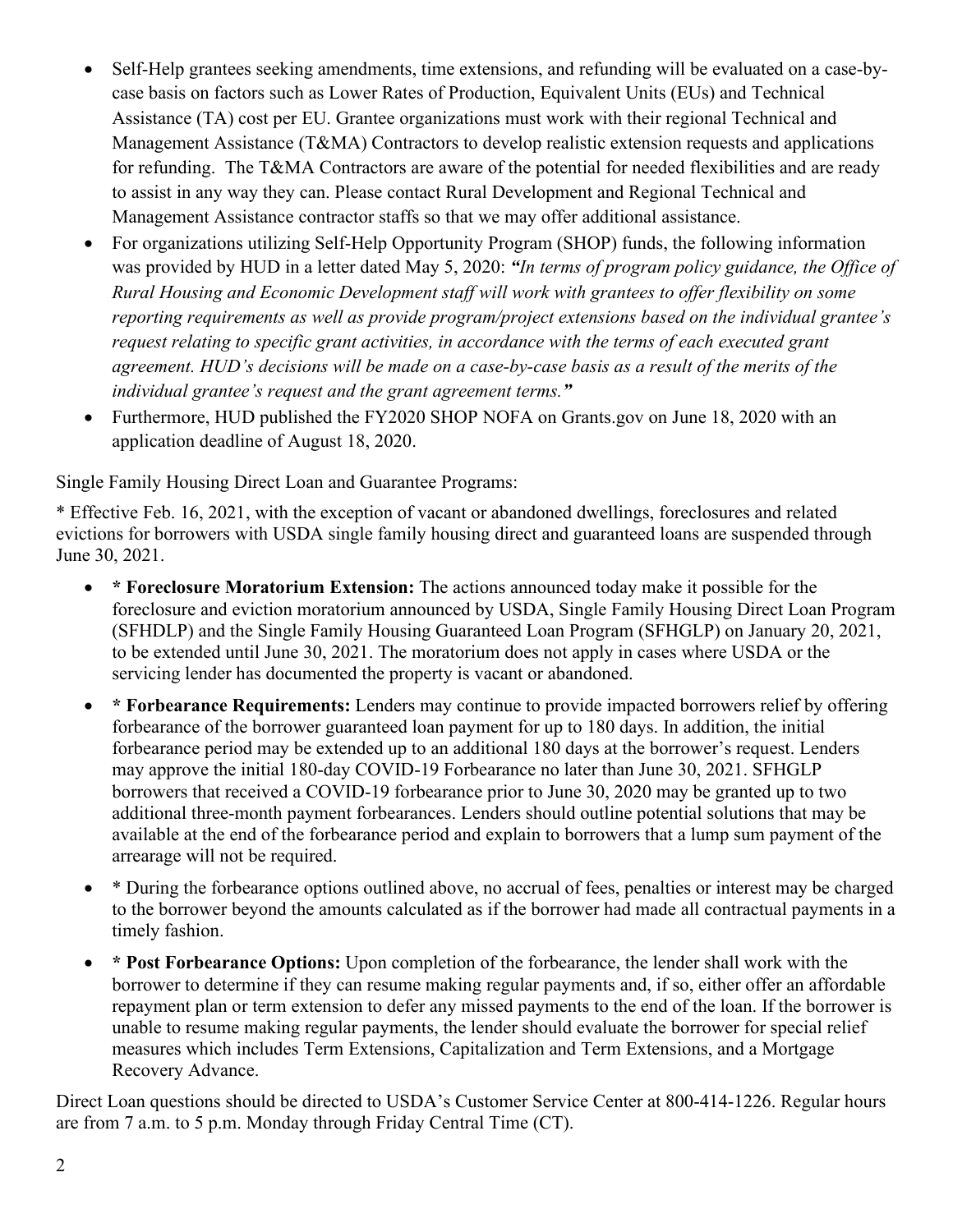Guaranteed Loan servicing questions should be directed to [sfhgld.program@usda.gov.](mailto:sfhgld.program@usda.gov) For more information, visit the following web pages:

- SFHGLP Lending Partner Webpage:<https://www.rd.usda.gov/page/sfh-guaranteed-lender>
- SFHGLP webpage: [https://www.rd.usda.gov/programs-services/single-family-housing-guaranteed-loan](https://www.rd.usda.gov/programs-services/single-family-housing-guaranteed-loan-program)[program](https://www.rd.usda.gov/programs-services/single-family-housing-guaranteed-loan-program)
- USDA LINC Training and Resource Library[:https://www.rd.usda.gov/programs-services/lenders/usda](https://www.rd.usda.gov/programs-services/lenders/usda-linc-training-resource-library)[linc-training-resource-library](https://www.rd.usda.gov/programs-services/lenders/usda-linc-training-resource-library)
- Procedure Notices:<https://www.rd.usda.gov/resources/directives/procedures-notices>

# *Multi-Family Housing*

- Multi-family borrowers should reach out to their assigned servicing staff if they are experiencing financial hardship due to COVID-19.
- [The CDC Eviction Moratorium has been extended through March 31,](https://www.federalregister.gov/documents/2020/09/04/2020-19654/temporary-halt-in-residential-evictions-to-prevent-the-further-spread-of-covid-19) prohibiting evictions for tenants who cannot afford to pay rent due to COVID-19.
- Tenant certifications that cannot be completed in a timely manner due to COVID-19 can be extended with no late fees or overage charges, upon request to the assigned servicing staff.
- Section 515 Annual Financial Statements due March 31, 2021 may be extended for 30 days or longer if needed, upon request to the assigned servicing staff (HB-2- 3560 Chapter 4, Section 4.16-H).
- Owners must process an interim recertification at the tenant's request if there is a change income of \$50 or more per month. The owner should already have this policy in writing and apply it consistently. To the maximum extent possible, owners are encouraged to work with all tenants with impacted income to adjust rent payments.

# *Community Facilities*

- Effective May 12, 2020, through September 30, 2020, the USDA Community Facilities Direct Loan [Program](https://www.rd.usda.gov/programs-services/community-facilities-direct-loan-grant-program) will temporarily allow borrowers with direct loans to request payment deferrals to assist those that are experiencing temporary cash flow issues due to the pandemic.
- On a case-by-case basis, USDA will provide the option of principal and interest payment deferrals to borrowers impacted by COVID-19 for up to one year due to hardship. The borrower must request any payment deferments from the Agency in writing.
- For additional information, please see page 22009 of the April 21, 2020, [Federal Register.](https://www.govinfo.gov/content/pkg/FR-2020-04-21/pdf/2020-08429.pdf)
- Effective March 31, 2020, until September 30, 2020, lenders may offer 180-day loan payment deferrals without prior agency approval for [Community Facilities Loan Guarantees.](https://www.rd.usda.gov/programs-services/community-facilities-guaranteed-loan-program) For additional information, see page 17721 of the March 31, 2020, [Federal Register.](https://www.govinfo.gov/content/pkg/FR-2020-03-31/pdf/2020-06706.pdf)
- On April 8, 2020, USDA expanded upon the deferral flexibilities it announced [March 31, 2020.](https://www.rd.usda.gov/sites/default/files/USDA_RD_SA_COVID19_Guarantee_Loan_Deferral_Payments03312020.pdf) Guaranteed lenders may also approve and make covered loans under the provisions of Section 1102 of the CARES Act. Section 1102 pertains to the Small Business Administration's Paycheck Protection Program.
- The expanded notice provides that guaranteed lenders may also approve and make covered loans under the provisions of Section 1102 of the CARES Act. Section 1102 pertains to the Small Business Administration's Paycheck Protection Program.
- Guaranteed lenders must notify USDA Rural Development in writing of any covered loans made under Section 1102 of the [CARES Act.](https://www.congress.gov/bill/116th-congress/senate-bill/3548/text) Written notification will meet the standard for concurrence until Sept.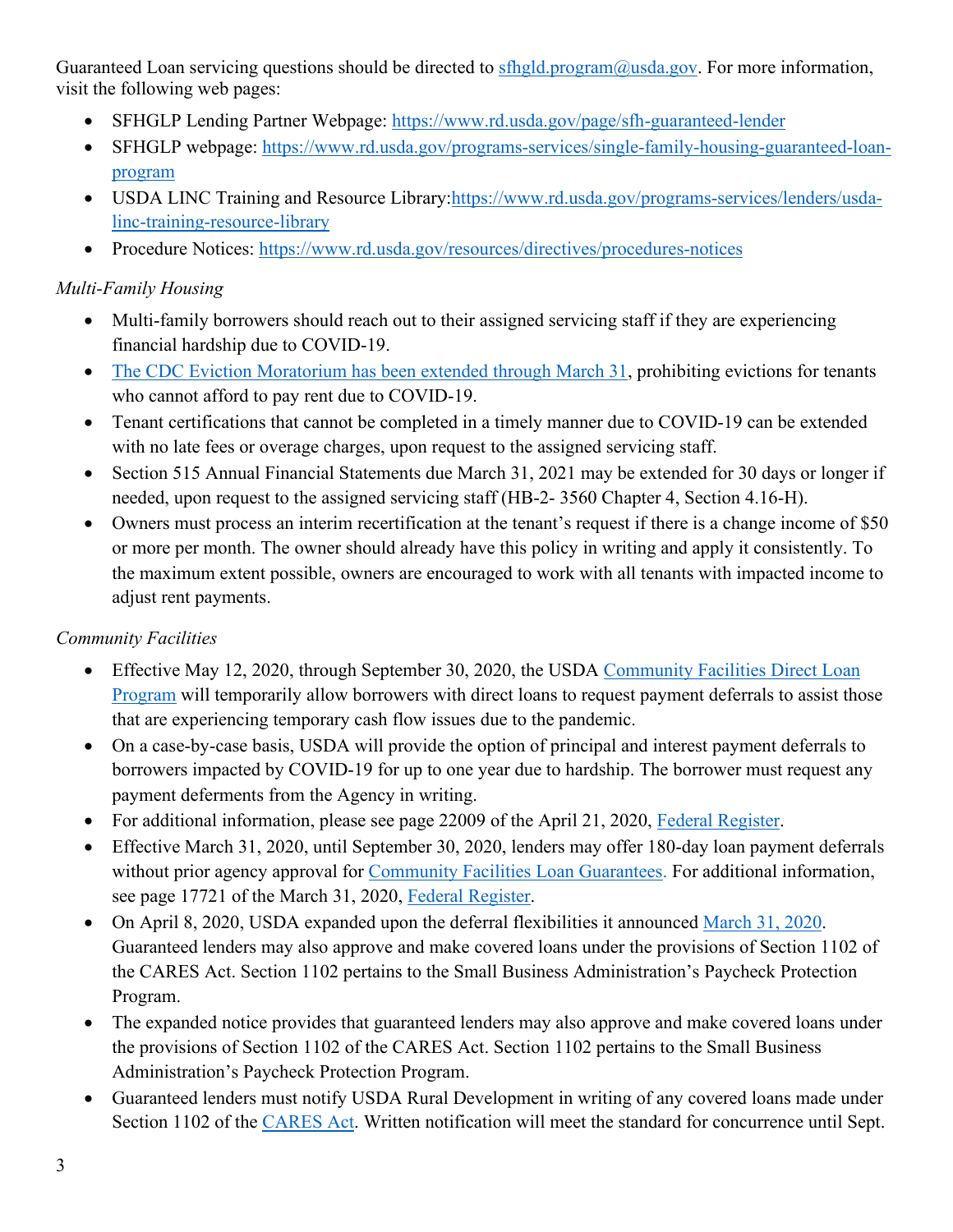30, 2020. After Sept. 30, 2020, lenders must resume obtaining Agency approval in accordance with all applicable program regulations, forms and existing authorities. For additional information, see page 19655 of the April 8, 2020, [Federal Register.](https://www.govinfo.gov/content/pkg/FR-2020-04-08/pdf/2020-07487.pdf)

- On April 24, 2020, USDA provided guidance on the resources provided in the [Paycheck Protection](https://www.congress.gov/bill/116th-congress/house-bill/266?q=%7B%22search%22%3A%5B%22HR+266%22%5D%7D&s=1&r=1)  [Program and Health Care Enhancement Act \(HR.266\)](https://www.congress.gov/bill/116th-congress/house-bill/266?q=%7B%22search%22%3A%5B%22HR+266%22%5D%7D&s=1&r=1) recently passed by Congress and signed into law by President Trump.
	- o Current borrowers in USDA's Community Facilities Direct Loan program who apply for a loan through the PPP are not required to obtain prior written consent. However, borrowers must continue to follow program requirements for additional debt requests and requests involving the subordination or parity of security.
	- o Community Facilities lenders may also approve and make covered loans under the PPP. Guaranteed lenders must notify USDA Rural Development in writing of any covered loans made under the PPP. Written notification will meet the standard for concurrence until Sept. 30, 2020.

# **Rural Utilities Service**

USDA is waiving RUS borrower covenant requirements for loan agreement financial ratios for the period from Jan. 1, 2020 through Dec. 31, 2020. Additionally, USDA is waiving all financial reporting requirements associated with existing Rural Utilities Service (RUS) loan and grant covenants beginning Jan. 1, 2020 through Aug. 31, 2020.

# *ReConnect Pilot Program*

- The CARES Act provided \$100 million in additional funding to the program. USDA received 11 Round 2 ReConnect Program applications that were eligible for this funding.
- On June 25, 2020, USDA began to announce awards for ReConnect Round 2 beginning with recipients of the CARES Act funding. USDA will continue making announcements as these projects are awarded.

### *Distance Learning and Telemedicine (DLT)*

- Rural Development was provided an additional \$25 million in the CARES Act for the DLT grant program. USDA issued a stakeholder announcement on April 14 on the funding. This funding was used to establish a second application window for Fiscal Year 2020 which closed on July 13, 2020. RUS is currently reviewing these applications.
- RUS also is reviewing the first round of applications for Fiscal Year 2020 for the DLT program which closed on April 10, 2020. RUS anticipates making announcements on the first round of DLT awards as early as mid-August 2020.

# *Telecommunications and Electric*

- USDA extended the deadline for the Telecommunications and Electric program borrowers and grantees to submit their annual CPA audit to August 31, 2020.
- USDA is waiving borrower covenant requirements for loan agreement financial ratios for the period from Jan. 1, 2020, through Dec. 31, 2020. Additionally, USDA is waiving all financial reporting requirements associated with existing RUS loan and grant covenants beginning Jan. 1, 2020 through Aug. 31, 2020
- The RUS Administrator has delegated authority to the RUS Telecommunications, Electric, and Water and Environmental Programs to consider requests to waive certain site inspection requirements during the current COVID-19 National Emergency.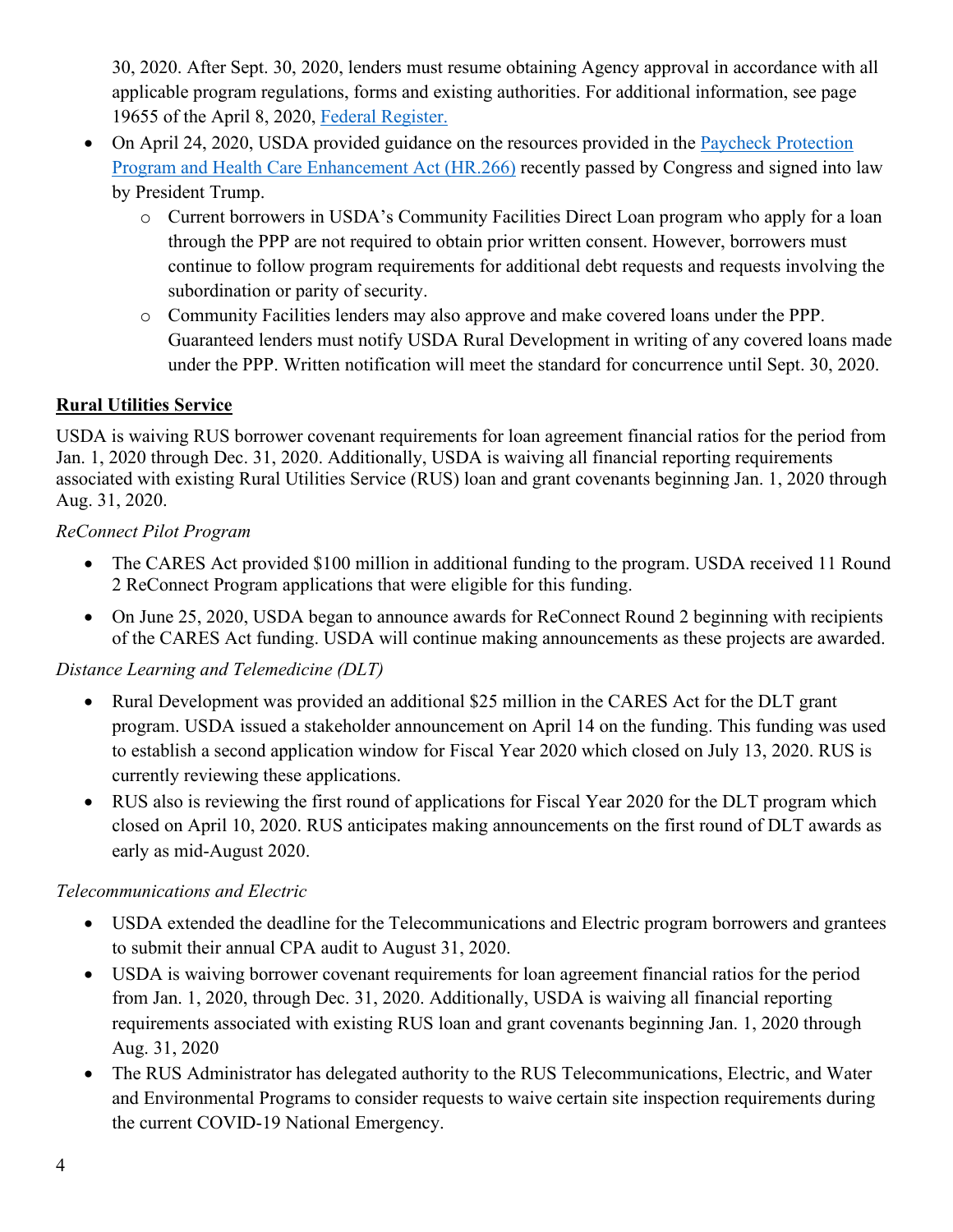- Applicants will be able to use alternative methods to notify the public, such as through videoconferences, teleconferences and public notices on websites and in local newspapers, as a substitute for the public meeting notification requirement for water and waste projects.
- On a case-by-case basis, USDA will help Electric Program borrowers gain access to obligated funds more quickly at current low interest rates by considering extensions of loan terms (within statutory limits); considering requests to move obligated funds between the Electric Program's six budget purposes where the new purpose has cleared environmental review; and by considering Temporary Normal Inventory (TNI) requests.
- On April 24, 2020, USDA provides guidance on the resources provided in the [Paycheck Protection](https://www.congress.gov/bill/116th-congress/house-bill/266?q=%7B%22search%22%3A%5B%22HR+266%22%5D%7D&s=1&r=1)  [Program and Health Care Enhancement Act \(HR.266\)](https://www.congress.gov/bill/116th-congress/house-bill/266?q=%7B%22search%22%3A%5B%22HR+266%22%5D%7D&s=1&r=1) recently passed by Congress and signed into law by President Trump.
	- o Depending on the program, USDA Electric, Telecommunications and Rural Energy Savings Program borrowers are required to seek prior written consent of the Rural Utilities Service (RUS) for additional outside indebtedness pursuant to certain terms in the regulations and loan documents.
	- o For those borrowers where prior RUS consent would be needed, RUS waives the requirement of consent for any loan made by the SBA under the PPP as published in the Federal Register, provided RUS is notified of the SBA emergency loan before execution. Borrowers must continue to follow program requirements for additional debt requests and requests involving the subordination or parity of security.
	- o The Small Business Administration (SBA) has issued an [interim final rule](https://www.govinfo.gov/content/pkg/FR-2020-05-19/pdf/2020-10674.pdf) that clarifies the eligibility of electric cooperatives for the Paycheck Protection Program. Electric cooperatives that are  $501(c)(12)$  eligible are approved to access the program by the SBA. Furthermore, USDA has approved usage of the Paycheck Protection Program provided electric cooperatives notify the RUS if they end up using that resource. They do not need pre-approval to do so.
- USDA is providing the following guidance for RUS regulated borrowers who have received SBA Paycheck Protection Program (PPP) funds:
	- o PPP loan funds should be initially recorded as debt.
	- o Any PPP loan funds that are included on work orders submitted to RUS for financing, must be removed from all financing requests regardless of whether the PPP funds are forgiven. This will prevent duplicate financing of these costs through the Federal Government. (Please note, the costs do not have to be removed from the assets constructed or retired unless the loan is forgiven).
	- o If PPP loan funds are subsequently forgiven, the expenses and/or workorders along with assets constructed or retired should be credited for any forgiven PPP loan funds used for these purposes.
	- o RUS cannot provide an opinion or advise on whether PPP loans made to RUS borrowers will qualify for forgiveness. That decision will be made by SBA.
	- o This guidance is based on the current status of SBA's PPP and given that many variables in this program are unknown at this time, our guidance may be updated to reflect any new circumstances related to the PPP.
	- o If you have any additional questions or concerns, please contact the Technical Accounting Review Branch at SM.RD.CMPL.TARB@usda.gov.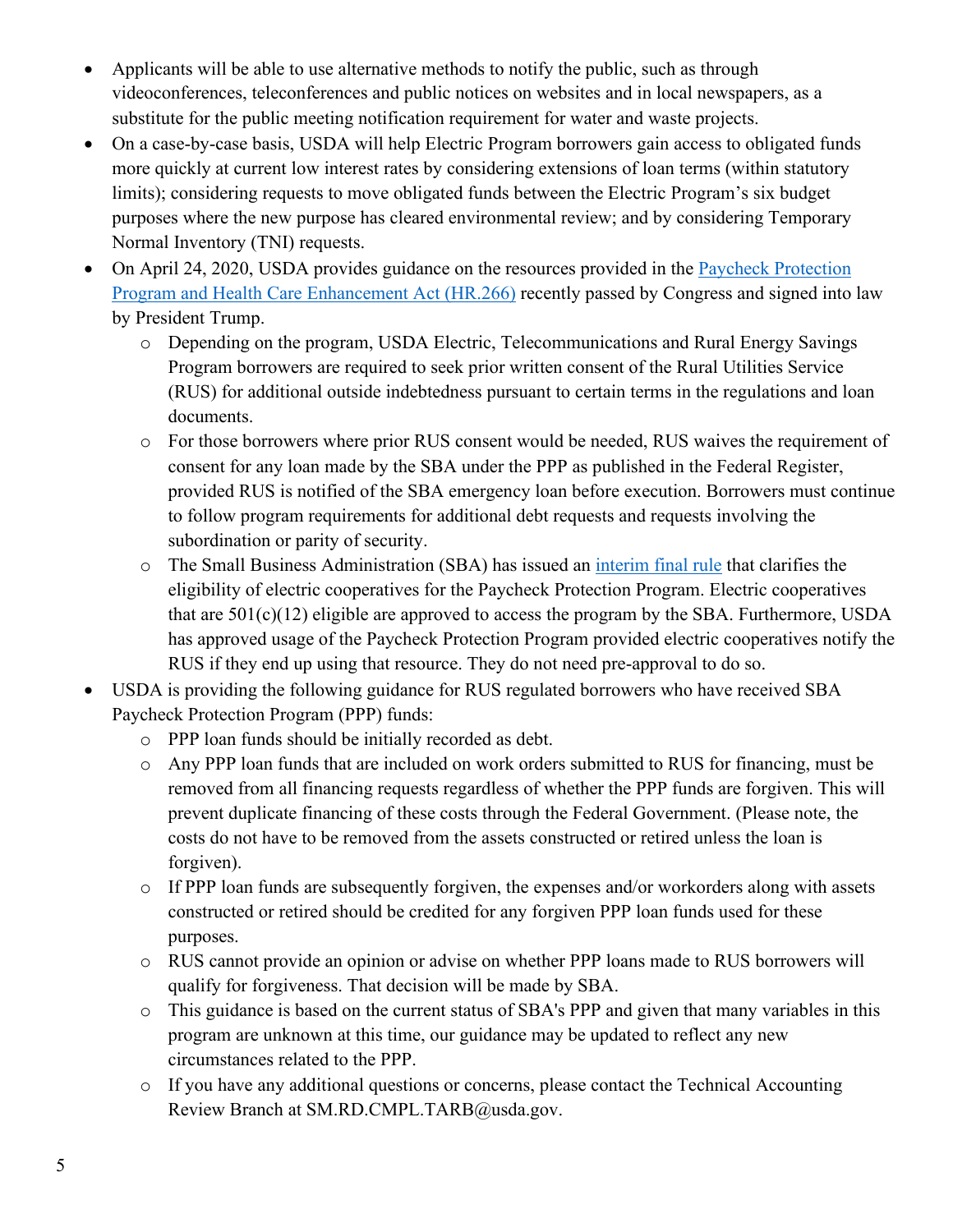### *Water and Waste Disposal Program*

- Effective March 31, 2020, until September 30, 2020, lenders may offer 180-day loan payment deferrals without prior agency approval for [Water and Waste Disposal Loan Guarantees.](https://www.rd.usda.gov/programs-services/water-waste-disposal-loan-guarantees) For additional information, see page 17721 of the March 31, 2020, [Federal Register.](https://www.govinfo.gov/content/pkg/FR-2020-03-31/pdf/2020-06706.pdf)
- On April 8, 2020, USDA expanded upon the deferral flexibilities it announced [March 31, 2020.](https://www.rd.usda.gov/sites/default/files/USDA_RD_SA_COVID19_Guarantee_Loan_Deferral_Payments03312020.pdf) Guaranteed lenders may also approve and make covered loans under the provisions of Section 1102 of the CARES Act. Section 1102 pertains to the Small Business Administration's Paycheck Protection Program.
- The expanded notice provides that guaranteed lenders may also approve and make covered loans under the provisions of Section 1102 of the CARES Act. Section 1102 pertains to the Small Business Administration's Paycheck Protection Program.
- Guaranteed lenders must notify USDA Rural Development in writing of any covered loans made under Section 1102 of the [CARES Act.](https://www.congress.gov/bill/116th-congress/senate-bill/3548/text) Written notification will meet the standard for concurrence until Sept. 30, 2020. After Sept. 30, 2020, lenders must resume obtaining Agency approval in accordance with all applicable program regulations, forms and existing authorities. For additional information, see page 19655 of the April 8, 2020, [Federal Register.](https://www.govinfo.gov/content/pkg/FR-2020-04-08/pdf/2020-07487.pdf)
- On April 24, 2020, USDA provides guidance on the resources provided in the Paycheck Protection [Program and Health Care Enhancement Act \(HR.266\)](https://www.congress.gov/bill/116th-congress/house-bill/266?q=%7B%22search%22%3A%5B%22HR+266%22%5D%7D&s=1&r=1) recently passed by Congress and signed into law by President Trump.
	- o Current borrowers in USDA's Water and Waste Disposal loan program who apply for a loan through the PPP are not required to obtain prior written consent. However, borrowers must continue to follow program requirements for additional debt requests and requests involving the subordination or parity of security.
	- o Water and Wastewater lenders may also approve and make covered loans under the PPP. Guaranteed lenders must notify USDA Rural Development in writing of any covered loans made under the PPP. Written notification will meet the standard for concurrence until Sept. 30, 2020.
- RUS will temporarily grant Water and Waste Disposal infrastructure borrowers in good standing the ability to apply for assistance to address temporary cash flow issues due to the pandemic. On a case-bycase basis, options include principal and interest payment deferrals and other financial restructuring measures. Principal and interest calculations will be adjusted to reflect the new outstanding balance. The borrower must request any payment deferments from the Agency in writing.

For assistance, please contact:

- Electric Program: Christopher McLean, [Christopher.mclean@usda.gov,](mailto:Christopher.mclean@usda.gov) 202-407-2986
- Telecommunications Program: Laurel Leverrier, [Laurel.Leverrier@usda.gov,](mailto:Laurel.Leverrier@usda.gov) 202-495-9142
- Water and Environmental Programs: Edna Primrose, [Edna.Primrose@usda.gov,](mailto:Edna.Primrose@usda.gov) 202-494-5610

### **Rural Business-Cooperative Service**

### *Business & Industry (B&I) CARES Act Program*

Effective May 22, 2020, USDA is making available up to \$1 billion in loan guarantees to help rural businesses meet their working capital needs during the coronavirus pandemic. Additionally, agricultural producers that are not eligible for USDA Farm Service Agency loans may receive funding under USDA [Business & Industry](https://www.rd.usda.gov/programs-services/business-and-industry-cares-act-program)  [\(B&I\) CARES Act Program](https://www.rd.usda.gov/programs-services/business-and-industry-cares-act-program) provisions included in the Coronavirus Aid, Relief, and Economic Security (CARES) Act.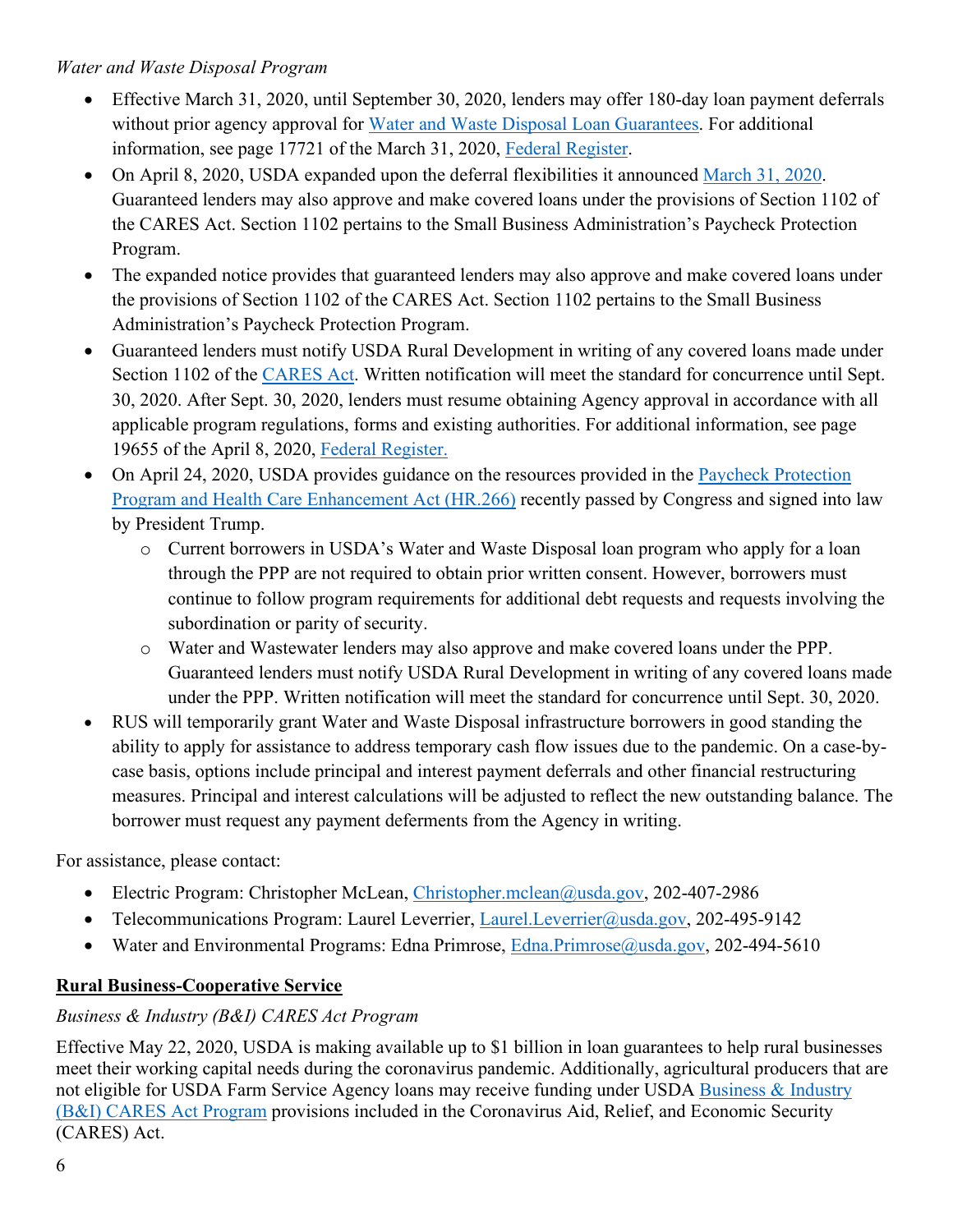In addition to expanding eligibility to certain agricultural producers, the changes allow USDA to:

- Provide 90 percent guarantees on B&I CARES Act Program loans;
- Set the application and guarantee fee at two percent of the loan;
- Accept appraisals completed within two years of the loan application date;
- Not require discounting of collateral for working capital loans, and
- Extend the maximum term for working capital loans to 10 years.

B&I CARES Act Program loans must be used as working capital to prevent, prepare for or respond to the effects of the coronavirus pandemic. The loans may be used only to support rural businesses, including agricultural producers, that were in operation on Feb. 15, 2020.

USDA intends to consider applications in the order they are received. However, the Department may assign priority points to projects if the demand for funds exceeds availability.

USDA announced the expanded B&I authorities in a notice published on page 31139 of the May 22 [Federal](https://www.govinfo.gov/content/pkg/FR-2020-05-22/pdf/2020-11243.pdf)  [Register.](https://www.govinfo.gov/content/pkg/FR-2020-05-22/pdf/2020-11243.pdf) The Department began accepting B&I CARES Act applications for loan guarantees on May 22, 2020. Applications will be received continuously through midnight Eastern Daylight Time on September 15, 2021, or until funds are expended. Program funding expires Sept 30, 2021.

# *Additional Guaranteed Programs*

Effective March 31, 2020, until September 30, 2020, lenders may offer 180-day loan payment deferrals without prior agency approval for [Business and Industry Loan Guarantees,](https://www.rd.usda.gov/programs-services/business-industry-loan-guarantees) and [Rural Energy for America Program Loan](https://www.rd.usda.gov/programs-services/rural-energy-america-program-renewable-energy-systems-energy-efficiency)  [Guarantees.](https://www.rd.usda.gov/programs-services/rural-energy-america-program-renewable-energy-systems-energy-efficiency) For additional information, see page 17721 of the March 31, 2020, [Federal Register.](https://www.govinfo.gov/content/pkg/FR-2020-03-31/pdf/2020-06706.pdf)

On April 8, 2020, USDA expanded upon the deferral flexibilities it announced on [March 31, 2020.](https://www.rd.usda.gov/sites/default/files/USDA_RD_SA_COVID19_Guarantee_Loan_Deferral_Payments03312020.pdf) Guaranteed lenders may also approve and make covered loans under the provisions of Section 1102 of the CARES Act pertaining to the Small Business Administration's Paycheck Protection Program.

The expanded notice provides that guaranteed lenders may also approve and make covered loans under the provisions of Section 1102 of the CARES Act without prior Agency approval.

On April 24, 2020, USDA provided guidance on the resources provided in the [Paycheck Protection Program](https://www.congress.gov/bill/116th-congress/house-bill/266?q=%7B%22search%22%3A%5B%22HR+266%22%5D%7D&s=1&r=1)  [and Health Care Enhancement Act \(HR.266\)](https://www.congress.gov/bill/116th-congress/house-bill/266?q=%7B%22search%22%3A%5B%22HR+266%22%5D%7D&s=1&r=1) recently passed by Congress and signed into law by President Trump.

• USDA's guaranteed Business & Industry, Rural Energy for America Program (REAP) programs may approve and make covered loans under the PPP. Guaranteed lenders must notify USDA Rural Development in writing of any covered loans made under the PPP. Written notification will meet the standard for concurrence until Sept. 30, 2020.

### *Programs for RBCS Intermediary Borrowers*

- RBCS intermediary borrowers continue to have authority to service loan portfolios independent of USDA. Intermediary borrowers participating in these programs may approve loan payment deferrals for their borrowers without USDA approval. These programs are:
	- o Intermediary Relending Program (IRP)
	- o Rural Business Development Grant (RBDG)
	- o Rural Economic Development Loan and Grant (REDL and REDG)
	- o Rural Microentrepreneur Assistance Program (RMAP)
- For existing Intermediary Relending Program (IRP) and Rural Economic Development Loan (REDL) borrowers, the Agency is committed to maintaining well-capitalized intermediary lenders and will work